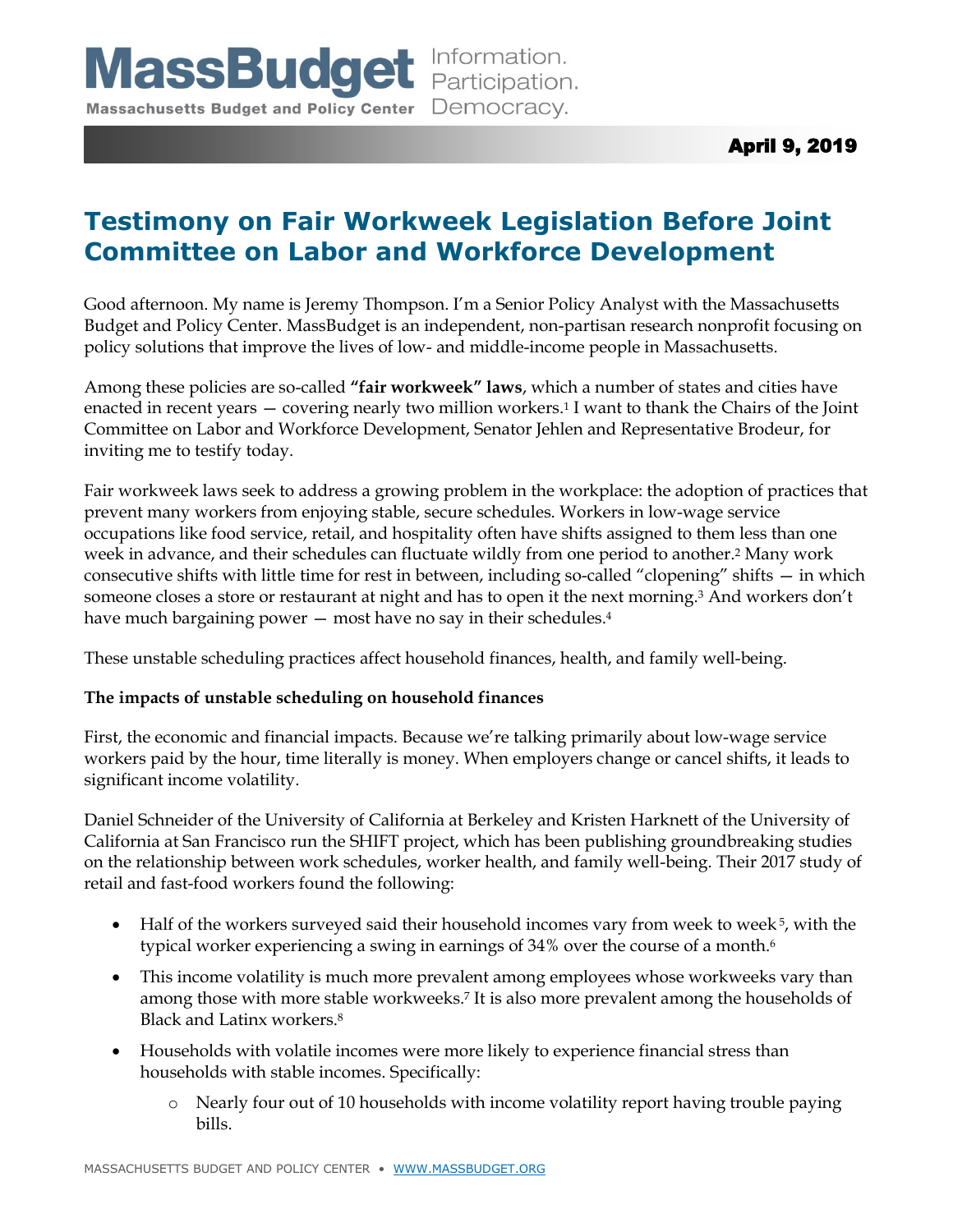- o About a quarter had to use a payday lender or pawn shop.
- o And more than six out of 10 lack confidence in their ability to come up with \$400 in case of an emergency. 9

Unstable schedules can also lead to poverty and hunger. Able-bodied adults without dependents have to work an average of at least 20 hours per week in order to receive more than three months of food stamps $10 - a$  benefit that keeps millions out of poverty each year.<sup>11</sup> If their employers cut their hours suddenly, workers risk losing this crucial support.

### **The impacts of unstable scheduling on health and family well-being**

Besides causing economic and financial hardship for workers and their families, unstable schedules can also lead to negative physical and mental health outcomes. A paper published in the American Sociological Review in February, also by Schneider and Harknett, found that the more unstable a worker's schedule is, the more likely the worker is to report psychological distress, poor sleep quality, and unhappiness.<sup>12</sup>

Finally, unstable schedules can hurt family and child well-being, as they make it challenging for working parents to arrange child care, and to monitor homework and participate in bedtime routines — all of which are important for healthy child development.<sup>13</sup>

#### **Benefits of fair workweek legislation**

As evidence of these problems has grown, so has research showing the benefits of fair workweek practices — and not just for workers. Fair workweeks can also be better for businesses, as they have been found to boost employee morale and increase sales and labor productivity. A randomized controlled study found that stable scheduling increased sales by seven percent and labor productivity by five percent. 14

This legislation can ensure that workers, families, and businesses benefit from fair, healthy schedules. Thank you for hearing my testimony.

Jeremy B. Thompson Senior Policy Analyst Massachusetts Budget and Policy Center 15 Court Square, Suite 700 Boston, MA 02108 [jthompson@massbudget.org](mailto:jthompson@massbudget.org)